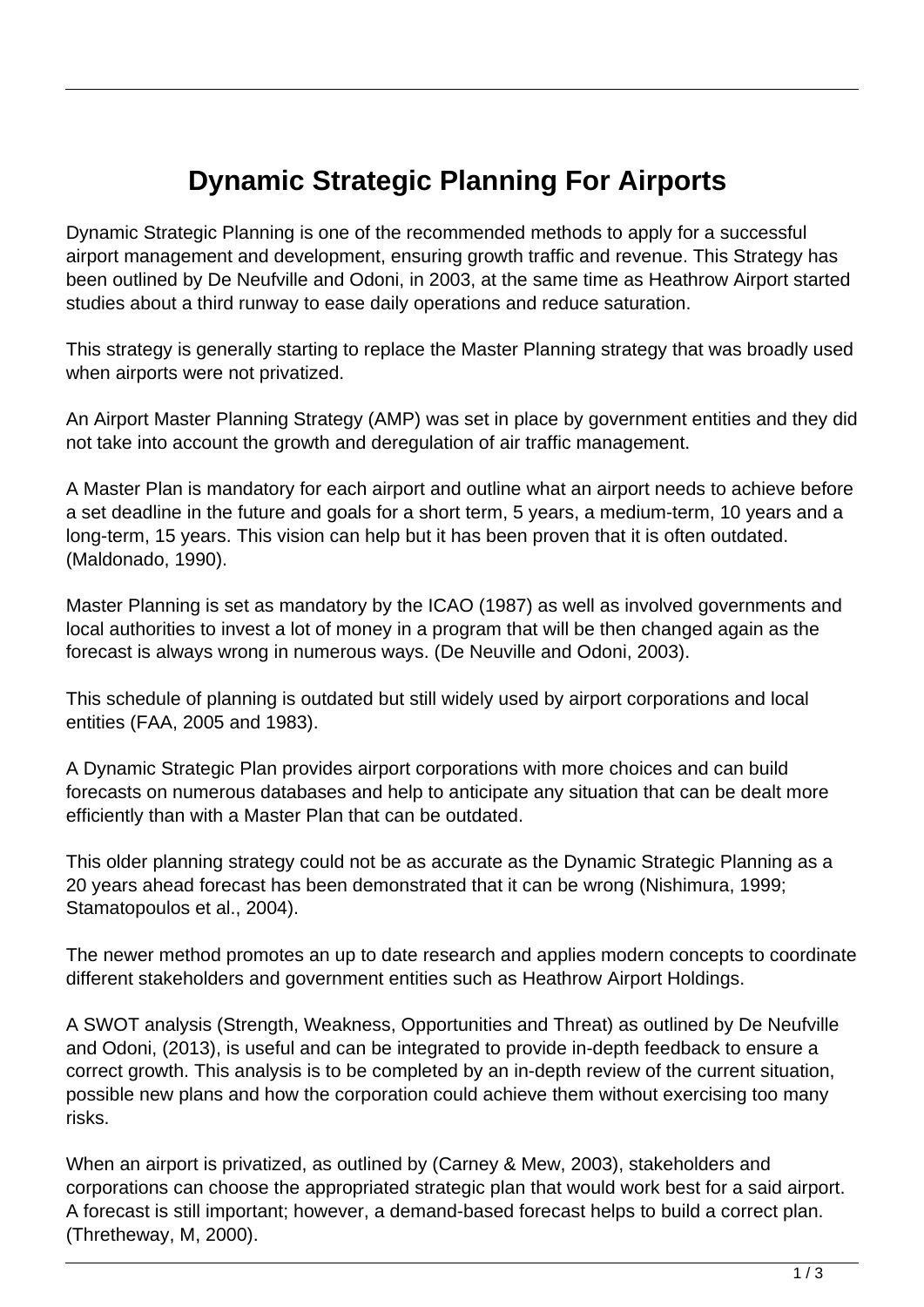Furthermore, it is complicated for different shareholders to communicate together and work together towards the same goal (Caves and Gosling, 1999; Dempsey, 1999).

Large stakeholders or corporation such as London Heathrow Holding can be slowed down in their projects as the support of the government is paramount to be able to build and expand an airport (Thretheway, M, 2000).

As different companies are using less and less this master planning strategy, the quote from De Neufville and Barber, 1991, resume the situation: 'Deregulation removes the barriers to change in prices, frequency of service, and routes.'. Changes can be unexpected, and a master plan does not take this into account.

London Heathrow Airport has two runways and five terminals for passengers and cargo traffics.

As London Heathrow Airport is amongst the biggest airport regarding traffic, a third runway is needed to support the growth of the airport, even with the Brexit uncertainty. Heathrow airport is close to saturation with a 99% usage with an average of 213.000 passengers a day. (Kobie, N., 2018).

A third runway plan has been studied for more than 10 years and has just been approved.

Numerous planning strategies were tried by the government about different airports in the United Kingdom until Heathrow Airport was completely privatized. Heathrow has been chosen along with Gatwick to be the main United Kingdom's international gateways. (Marshall, T., 2018).

Heathrow Airport is within a residential area, and its development has been slowed down multiple times by local communities. The local environment (Upham, 2003) is mandatory and has to be taken into account for future works. On the 25th of October 2015, the 3rd runway project has been accepted after 30 years of talks with different governments and local communities.

The Greater London country has 6 airports; Gatwick, and Heathrow are the main gateways to connect the United Kingdom to nations across the world.

Heathrow's new runway has an estimated cost of £14.6bn as outlined in the final report. This is a great example of an under-estimated cost or project, as the total estimated cost from the Airport commission is about £18.6bn, almost 30% more than originally scheduled (Benz, 1993). This is often expected for a massive work plan.

A Dynamic Strategic Planning for London was set in place and different scenarios were explored such as an expansion of Gatwick Airport or extending the two existing runways at Heathrow. The Commission has chosen the latter to provide more capacity relief to the UK's busiest airport. (de Neufville and Scholtes, 2011). It is also important to note that Heathrow and Gatwick as well as Dubai Airport operates with only one or two runways.

Heathrow has been chosen over Gatwick Airport as it would create more than 70,000 jobs and a larger economic effect. This will open capacity for existing carriers or new carriers to open 40 new destinations across Europe and around the world. (Airports Commission, 2015).